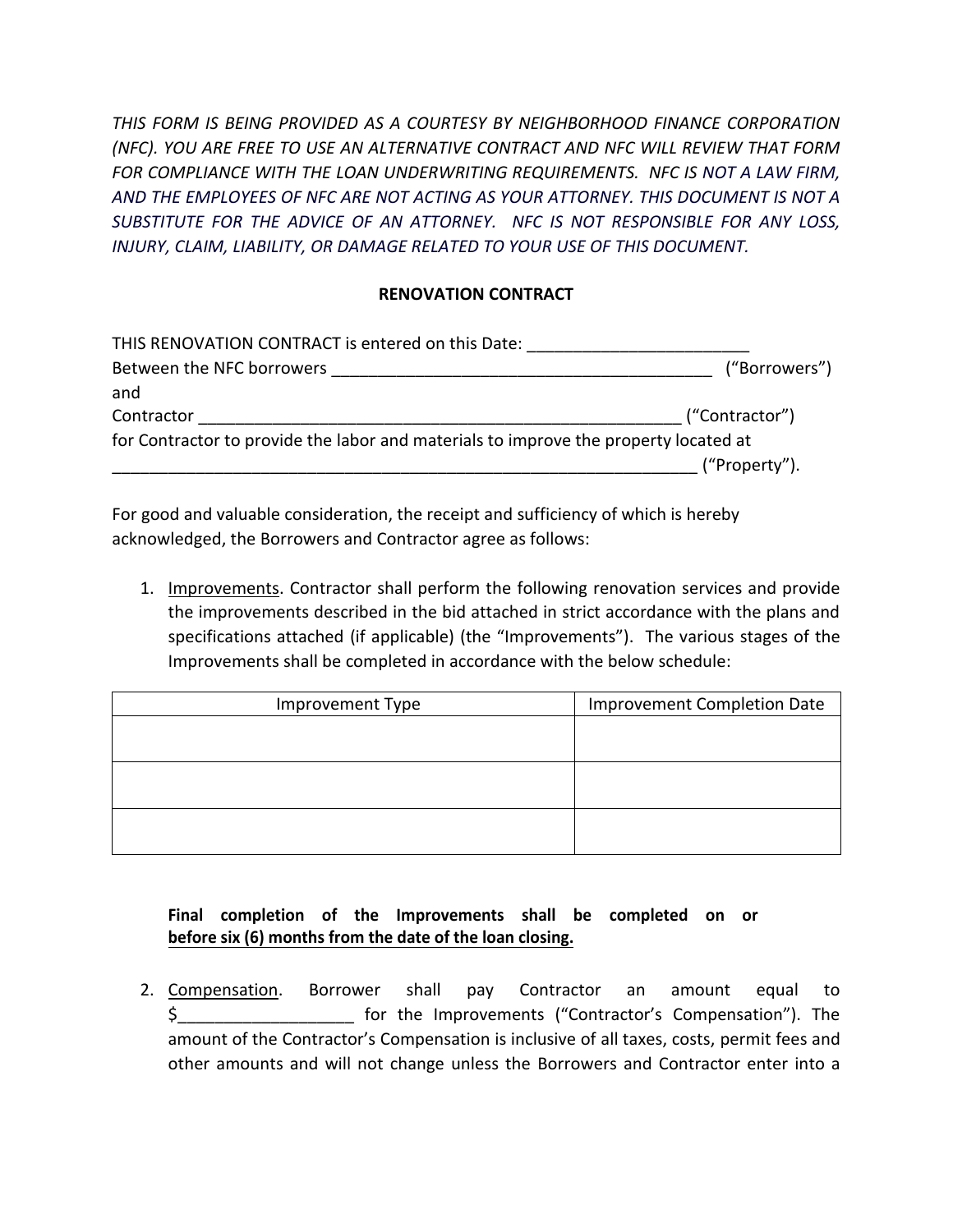Change Order as described below. An itemization of the Contractor's Compensation is included in the bid attached.

- 3. Payment. Payments to Contractors will be made in accordance with the process established on the CONTRACTOR INFORMATION SHEET provided to Contractor by Borrowers and made available on neighborhoodfinance.org.
- 4. Change Orders. Any change to the Improvements beyond minor and non-substantial change and any change to the Contractor's Compensation may only be made in writing signed by the Borrowers and Contractor (such writing a "Change Order"). All Change Orders must be submitted in writing by the party requesting such Change Order to the other party, and the other party shall review and respond to such Change Order within a reasonable time after receipt. Contractor acknowledges and agrees that Borrowers are contractually obligated to obtain their lender's approval prior to executing any Change Order.
- 5. Inspection. Prior to final completion of the Improvements, Contractor will provide Borrowers and Neighborhood Finance Corporation ("NFC"), at all reasonable times, the opportunity to inspect the Improvements to ensure compliance with the plans and specifications for the Improvements, and Contractor shall promptly comply with all reasonable requests of Borrowers to conform the Improvements to such plans and specifications.
- 6. Contractor Quality. Contractor represents, warrants and covenants that it has all approvals, credentials and permits necessary to perform the services contemplated in this agreement and will provide evidence of such upon Borrowers' request; that it has the experience and financial ability to complete the Improvements in accordance with the timeline set forth in this agreement; that it will conduct itself in a safe manner and in accordance with all applicable laws, rules, regulations and ordinances; and that the Improvements will be of good and workmanlike quality.
- 7. Contractor Insurance. Contractor must get and keep in force the following insurance policies: (i) a builder's all risk insurance policy (with a mortgagee's loss payable clause in favor of Borrower's lender and with a physical loss form endorsement), without coinsurance, in an amount not less than one hundred percent (100%) of the replacement cost of the Improvements, with the standard conditions; (ii) public liability insurance with limits of liability equal to at least \$500,000 per occurrence; (iii) worker's compensation insurance as required by applicable state law; and (iv) automobile liability insurance with limits of liability equal to at least \$300,000 per occurrence for each vehicle that will be used in providing the services. The insurance required of Contractor in this agreement shall be in force until the written acceptance of the Improvements by Borrowers.